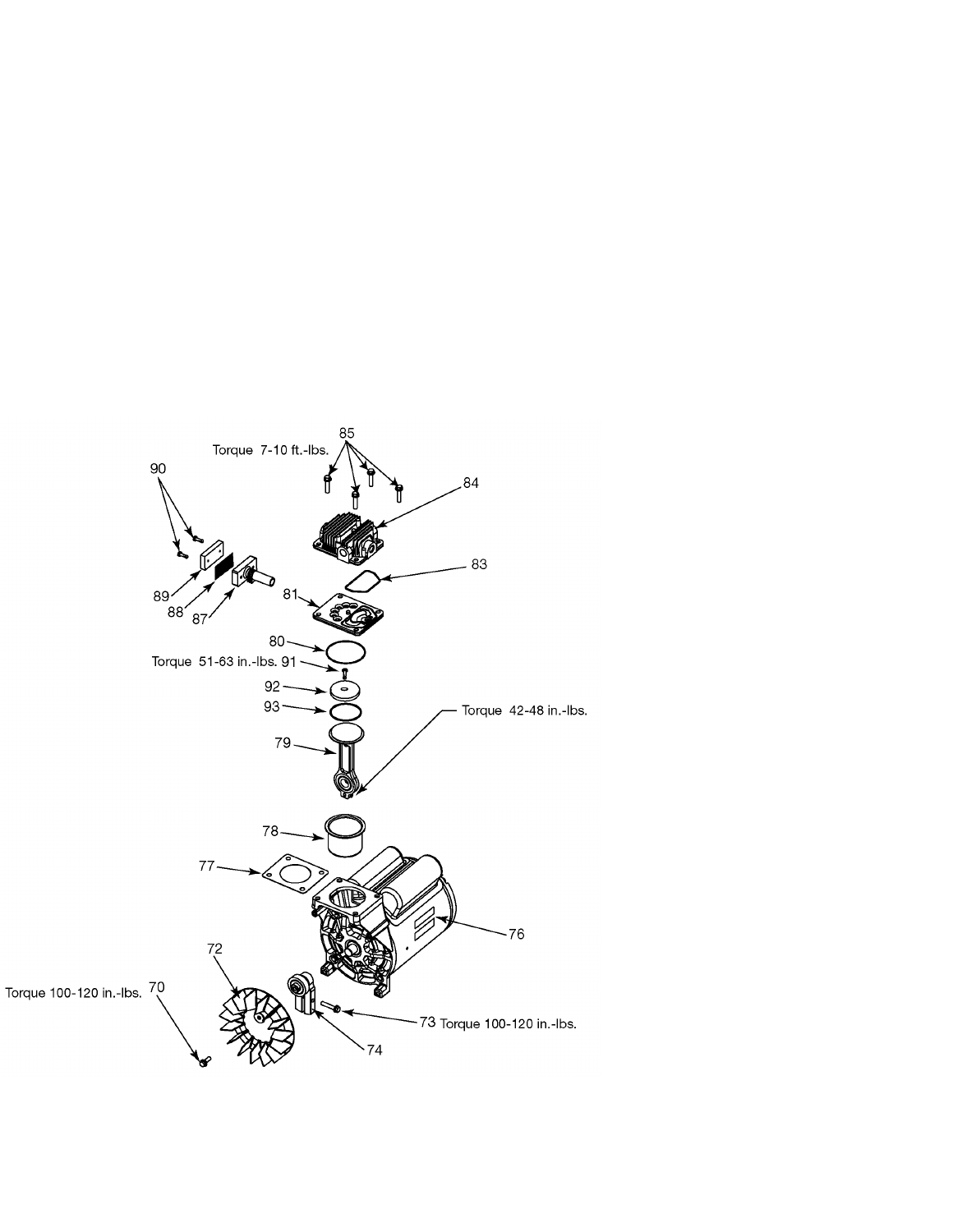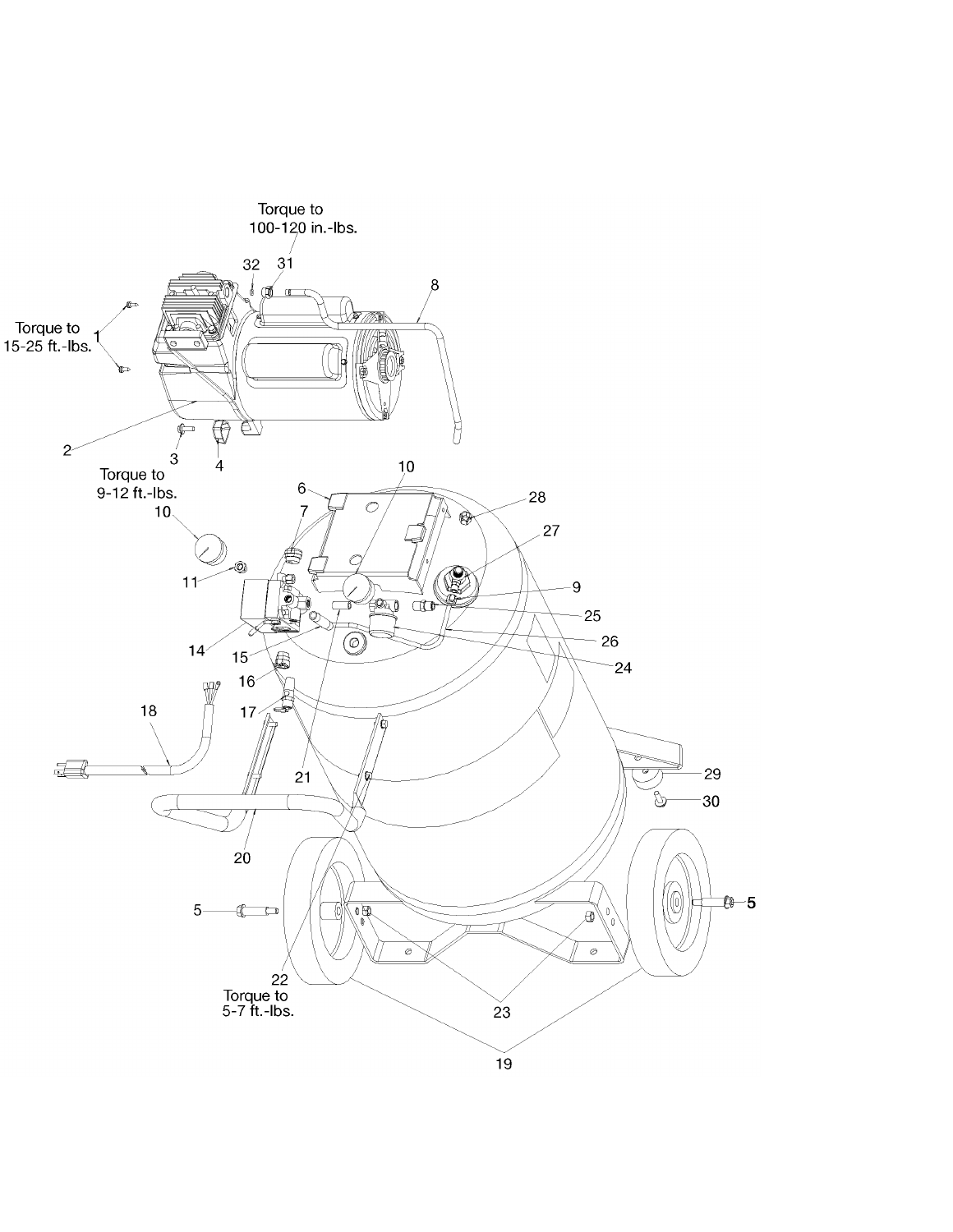## **Parts List for EXFBC6020VP Type 1**

| Item Number    | Part Number        | Description                 | <b>Qty Required</b> |
|----------------|--------------------|-----------------------------|---------------------|
| $\mathbf{1}$   | $ACG-408$          | <b>ASSY FASTENER</b>        | $\overline{2}$      |
| $\overline{2}$ | AC-0376            | <b>SHROUD MINI</b>          | $\mathbf{1}$        |
| $\mathfrak{Z}$ | 91895680           | SCREW .250-20X.750 H        | $\overline{2}$      |
| $\overline{4}$ | $ACG-18$           | <b>CUP SADDLE MOUNT</b>     | $\overline{2}$      |
| 5              | $CAC-60$           | BOLT .375-16X2.25 UN        | $\mathbf{1}$        |
| 6              | $AC-0774$          | <b>ISOLATOR 3PT MOUNT 6</b> | $\overline{3}$      |
| 8              | $AC-0605-1$        | TUBE OUTLET 3/8 OD A        | $\mathbf{1}$        |
| 9              | SSP-7811           | <b>ASSY NUT SLEEVE 1/4</b>  | $\mathbf{1}$        |
| 10             | Z-D23004           | GAUGE 1.5OD 200PSI.         | $\overline{2}$      |
| 11             | SSP-6021           | <b>BUSHING REDUCER 1/8-</b> | $\mathbf{1}$        |
| 14             | 5140118-56         | PRESSURE SWITCH             | $\mathbf{1}$        |
| 15             | D24888             | NIPPLE .25NPT X 2.5         | $\mathbf{1}$        |
| 17             | TIA-4150           | VALVE SAFETY 150.25         | $\mathbf{1}$        |
| 18             | D <sub>26615</sub> | <b>CORD POWER ST 14GA 1</b> | $\mathbf{1}$        |
| 19             | D23138             | WHEEL 9 BLACK SEMI-P        | $\overline{2}$      |
| 20             | AC-0609            | <b>HANDLE P/L PAINTED</b>   | $\mathbf{1}$        |
| 21             | N044990            | NIPPLE CLOSE 1/4-18         | $\mathbf{1}$        |
| 22             | SSF-981            | SCREW .250-14X.500 H        | $\overline{4}$      |
| 23             | SSF-8080-ZN        | NUT .375-16 UNC-2B H        | $\overline{2}$      |
| 24             | CAC-4296-1         | REGULATOR 3PORT P2 L        | 1                   |
| 25             | D26889             | ADAPTER .25 NPT X .2        | $\bf{l}$            |
| 26             | $AC-0630$          | <b>TUBE PRESSURE RELIEF</b> | 1                   |
| 27             | A19712             | <b>VALVE CHECK 1/2NPT X</b> | 1                   |
| 28             | SSP-7813           | <b>ASSY NUT SLEEVE 3/8</b>  | 1                   |
| 29             | SST-107            | <b>BUMPER RECESSED RUBB</b> | 2                   |
| 30             | SSF-630            | SCREW .250-20X1.50 H        | $\overline{2}$      |
| 31             | SSP-7821-1         | <b>NUT .563-18 UNF HEX</b>  | $\mathbf{1}$        |